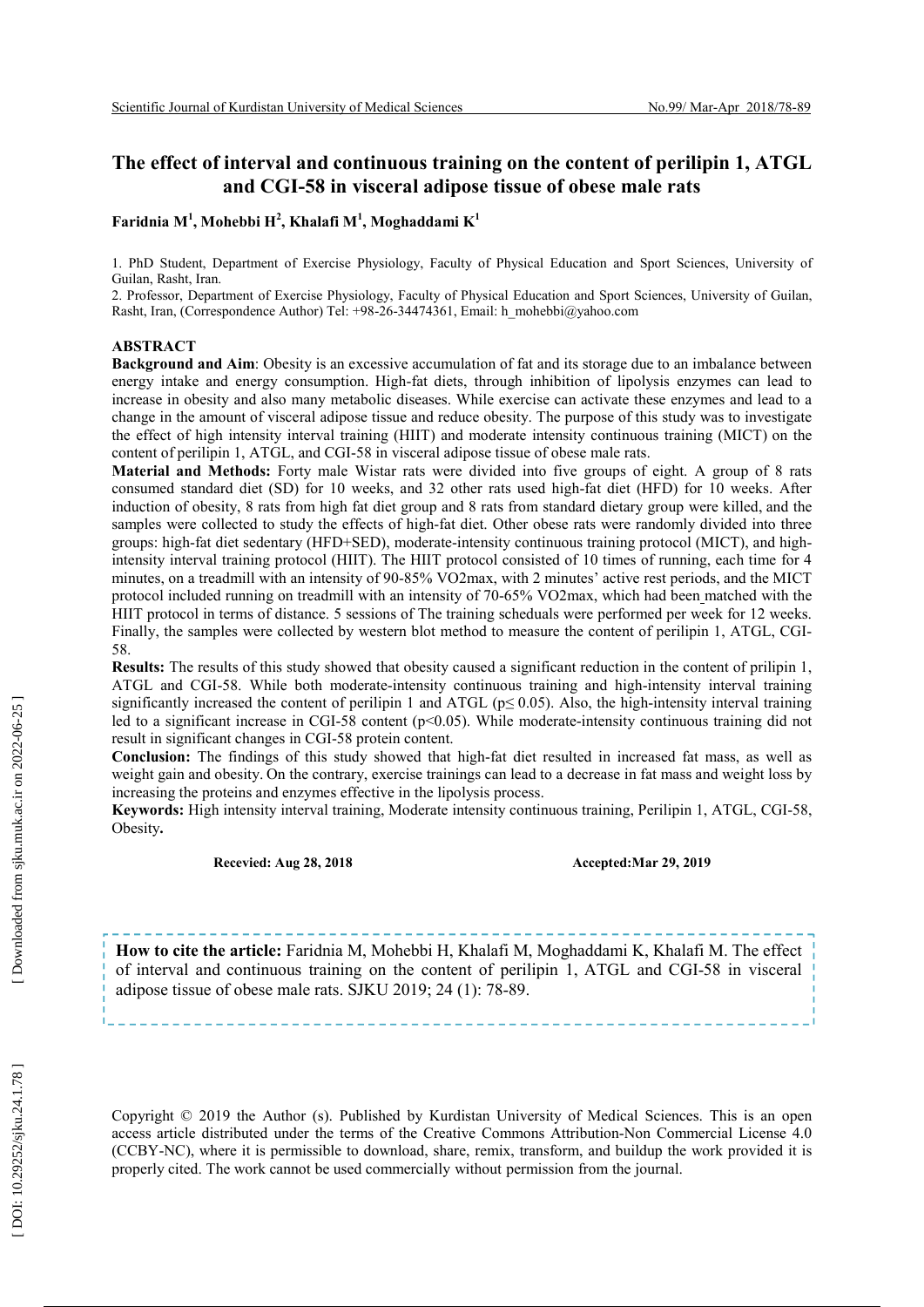مجله علمی دانشگاه علوم پزشکی کردستان / دوره بیست و چهارم / فروردین و اردیبهشت ۷۸-۸۹/۱۳۹۸

# **CGI بافت چربی احشایی ، ATGL و -58 اثر تمرینات تناوبی و تداومی بر محتواي پریلیپین 1 موش هاي صحرایی نر چاق**

#### **مهرسا فریدنیا ، حمید محبی <sup>1</sup> ، موسی خلفی <sup>2</sup> 1 ، کامیلیا مقدمی <sup>1</sup>**

دانشجوي دوره دکترا، گروه فیزیولوژي ورزشی، دانشکده تربیت بدنی و علوم ورزشی، دانشگاه گیلان، رشت، ایران. 1 .

۲.استاد، گروه فیزیولوژی ورزشی، دانشکده تربیت بدنی و علوم ورزشی، دانشگاه گیلان، رشت، ایران، (نویسنده مسئول) تلفن ثابت:۳۴۴۷۴۳۶۱-۰۲۴ . h\_mohebbi@yahoo.com :ایمیل

#### **چکیده**

چاقی تجمع بیش از حد چربی و ذخیره سازي آن به علت عدم تعادل بین انرژي دریافتی و انرژي مصرفی می **زمینه و هدف:** باشد. رژیم هاي غذایی پر چرب از طریق مهار آنزیم هاي فرآیند لیپولیز باعث افزایش چاقی و در نتیجه بیماري هاي متابولیکی زیادي می شوند. در حالی که ورزش از طریق فعال کردن این آنزیم ها می تواند منجر به تغییر در مقدار بافت چربی احشایی و کاهش چاقی شود. هدف از تحقیق حاضر بررسی اثر تمرینات تناوبی با شدت بالا (HIIT) و تمرین تداومی با شدت متوسط (MICT) بر محتوای پریلیپین۱، CGI-58 ،ATGL بافت چربی احشایی موش های صحرایی نر چاق بود.

**روش بررسی:** چهل سر موش صحرایی نر ویستار به پنج گروه ۸ تایی تقسیم شدند. یک گروه به تعداد ۸ سر به مدت ۱۰ هفته رژیم غذایی استاندارد (SD) مصرف نمودند و ۳۲ سر دیگر تحت رژیم غذایی پرچرب (HFD) به مدت ۱۰ هفته قرار گرفتند. پس از القاء چاقی، ۸ سر از گروه رژیم غذایی پرچرب و ۸ سر از گروه رژیم غذایی استاندارد کشته شده و نمونه ها جهت بررسی 'ثرات رژیم غذایی پر چرب جمع آوری شدند. سایر موش های چاق به طور تصادفی به ۳ گروه کنترل رژیم غذایی پر چرب (HFD+SED)، پروتکل تمرین تداومی با شدت متوسط (MICT) و پروتکل تمرین تناوبی با شدت بالا (HIIT) تقسیم شدند. پروتکل ${\rm HIT}$  شامل اجرای ۱۰ وهله دویدن روی تردمیل به مدت ۴ دقیقه با شدت معادل ۹۰–۸۵ درصد  ${\rm VO}_{\rm 2max}$  و با دورههای استراحتی فعال ۲ دقیقه ای می باشد و پروتکل MICT شامل دویدن روی تردمیل با شدت معادل ۷۰–۶۵ درصد می باشدکه از نظر مسافت با پروتکل  ${\rm HIT}$  همسان شده است. تمرینات به مدت ۱۲ هفته به صورت ۵ جلسه در هر  $\rm{VO}_{2max}$ هفته اجرا شدند. در آخر نمونهها برای اندازه گیری محتوای پریلیپین ۱، ATGL، 58 CGI-58 به روش وسترن بلات جمع آوری شد.

**یافته ها:** در این تحقیق نشان داده شد که چاقی منجر به کاهش معنی دار محتوای پروتئین های پریلیپین ۱، ATGL و CGI-۸ در حالی که هر دو تمرین تداومی با شدت متوسط و پروتکل تمرین تناوبی با شدت بالا منجر به افزایش معنی دار محتواي شد. 5 بریلیپین ۱ و ATGL شدند (۶۰/۰۵). همچنین تمرین تناوبی با شدت بالا منجر به افزایش معنی دار محتوای CGI-58 شد (p≤·/·۵). در حالی که تمرین تداومی با شدت متوسط منجر به تغییرات معنی دار در محتوای پروتئین CGI-58 نشد. .

یافته هاي این تحقیق نشان داد که رژیم غذایی پر چرب منجر به افزایش توده چربی و همچنین افزایش وزن و **نتیجه گیري:** چاقی می شود. در مقابل نشان داده شد تمرینات ورزشی از طریق افزایش پروتئین ها و آنزیم های موثر در فرآیند لیپولیز می تواند منجر به کاهش توده چربی و کاهش وزن شود.

CGI، چاقی. -58 ،ATGL ، تمرین تناوبی با شدت بالا، تمرین تداومی با شدت متوسط، پریلیپین 1 **کلمات کلیدي:** وصول مقاله :۹۷/۶/۵ اصلاحیه نهایی:۹۷/۱۲/۵ پذیرش:۹۷/۱۲/۱۱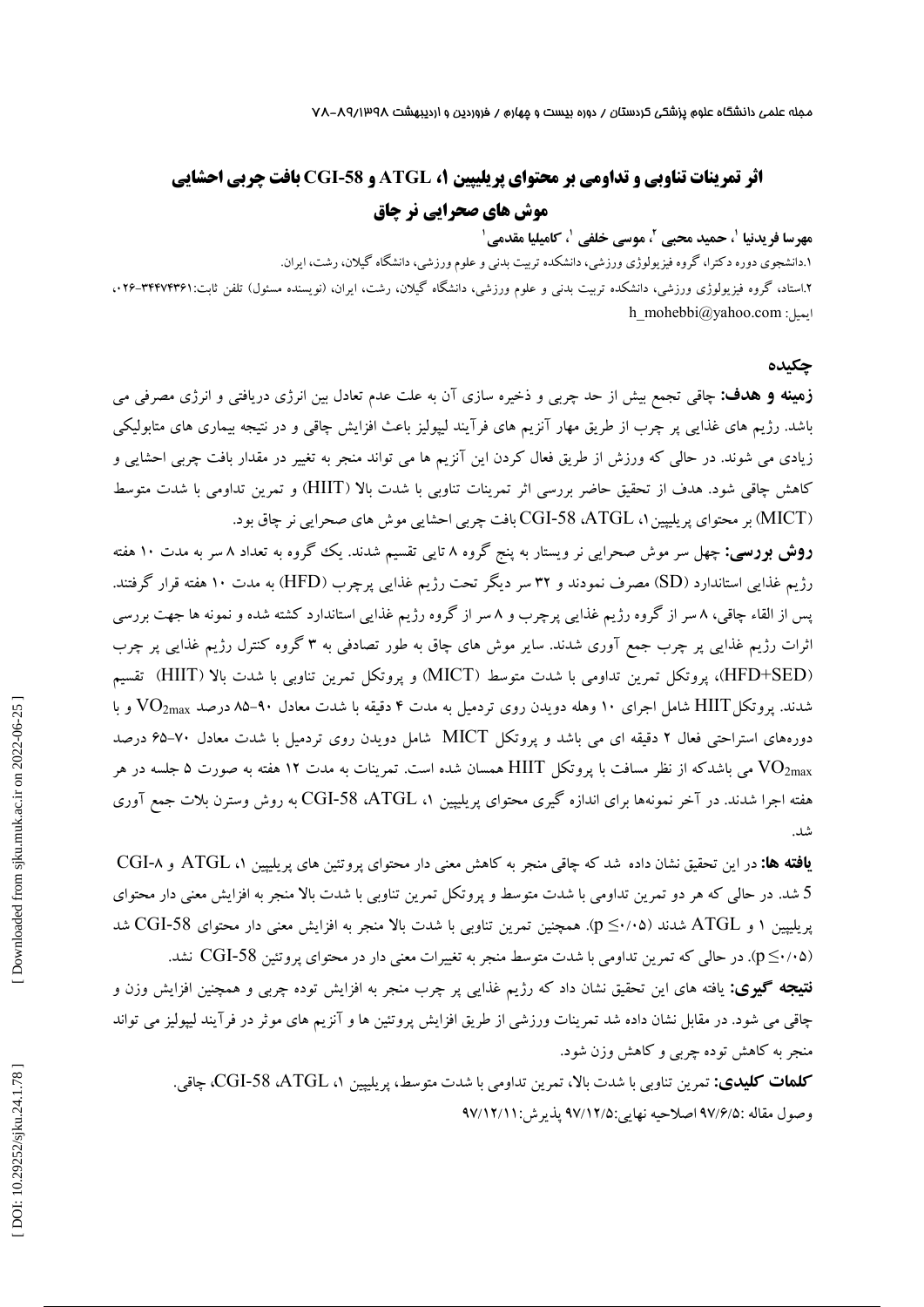وابسته به قطرات چربی را در بافت چربی موش هاي صحرایی چاق، افزایش می دهد، که در نهایت با کاهش حجم چربی احشایی و اندازه قطرات چربی همراه است. چرا که چربی احشایی نسبت به چربی زیر پوستی عامل قوي تري براي ایجاد بیماري هاي متابولیکی می باشد. علاوه بر این، ورزش پس از پانزده هفته مصرف رژیم غذایی پر چرب با فعال کردن مسیر کاتکولامین ها و افزایش سطوح cAMP و اثر آن بر افزایش سطح پریلیپین ،1 می تواند <sup>5</sup> CGI و ATGL شود که این خود بر باعث افزایش -58 روند افزایش لیپولیز و کاهش توده چربی اثر مثبت می گذارد، در حالی که بی تمرینی اثر عکس دارد (۱۱). با . اینکه سازگاريهاي متابولیکی با تمرینات تداومی اثبات شده است، اما امروزه به تمرینات تناوبی با شدت بالا براي <sup>6</sup> توسعهي سلامتی، بهبود آمادگی جسمانی و همچنین کاهش وزن توجه زیادي شده است. بر این اساس، مطالعات اخیر نشان دادهاند که تمرینات تناوبی با شدت بالا پاسخ سازگاريهاي مشابه یا حتی بیشتر از تمرینات تداومی با شدت متوسط دارد (12،13). بر همین اساس نشان داده <sup>7</sup> شده است که تمرینات تناوبی با شدت بالا میزان ATGL را از طریق افزایش تحریکات بتا آدرنرژیک افزایش می<br>دهد که این می تواند بر افزایش روند لیپولیز اثر گذار باشد. همچنین نشان داده شده که این تمرینات می توانند با فعال کردن مسیرهاي 8 یا PPAR-γ ،AMPK 9 PPARG به عنوان فعال کننده هاي مهم براي cAMP، و اثر آن بر افزایش سطح پریلیپین ۱، ATGL و CGI-58، موجب کاهش بیشتری در مقدار توده چربی شوند (۱۴،۱۳، ۱۵، 16). در تحقیقات انجام شده بیشتر اثر تمرینات تداومی بر میزان چربی مورد بررسی قرار گرفته است و اثر تمرینات

- 
- 

**مقدمه** 

سبک زندگی کم تحرّك موجب بروز بیماري هایی از جمله فشارخون بالا، چاقی، دیابت نوع دو، بیماري هاي عروقی، انواع خاصی از سرطان و اختلال هاي قلبی- گوارشی و تنفسی می شود، بنابراین بهبود وضعیت جسمانی به وسیله ي فعالیت ورزشی موجب تنظیم وزن بدن می شود . به نظر می رسد تنظیم تعادل بین انرژي دریافتی و ( 2 ، 1 ) انرژي مصرفی منجر به ورود به مسیرهاي بیوژنز قطرات چربی و تجمع بافت چربی از یک طرف و شکسته شدن فطرات چربی از طرفی دیگر می شود (۳). مطالعات نشان . داده اند که سطح قطرات چربی با پروتئین های پوششی<br>شامل پریلیپین های ۱ تا ۵ پوشیده شده است (۴). پریلییین ۱ که یک تنظیم کننده ی مهم فرآیند لیپولیز می باشد، می تواند مسیر لیپولیز را محدود کند و یا تخریب ژن آن می تواند منجر به کاهش چربی و افزایش سطوح پایه لیپولیز<br>شود (۵). پریلیپین ۱ توسط پروتئین کیناز PKA) (<br>فسفریله می شود. فسفریله شدن سه قسمت از پایانه -N Serin موجود در پریلیپین1 به خصوص 517Ser، باعث <sup>2</sup>  $\rm CGI$ از پریلیپین ۱ می شود. آزاد شدن  $\rm CGI$ -58 آزاد شدن CGI و میل شدید این پروتئین براي تعامل با -58 ATGL 4 ( 6 مسیر لیپولیز می شود ( ، موجب فعال سازي . نعامل ATGL با CGI-58 با یکدیگر نقش حیاتی را در لیپولیز و فرآیند هیدرولیز تري آسیل گلیسیرول توسط CGI به طوري که وقتی - ( 8 ، 7 ، 6 لیپازها بازي می کند ( . در 58 با ATGL ترکیب شد، فعالیت هاي لیپولیتیکی مقایسه با ATGL به تنهایی به طور قابل ملاحظه افزایش می یابد (۹). ورزش برای بهبود چاقی راه حل مناسبی می . باشد زیرا لیپولیز را فعال می کند (۱۰). نشان داده شده که . نوده چربی احشایی پس از بی تمرینی افزایش یافته است و ورزش تداومی بدون محدودیت کالري، مقدار پروتئین هاي

<sup>&</sup>lt;sup>5</sup> Cyclic Adenosine Monophosphate<br>
<sup>6</sup> High-intensity interval training<br>
<sup>7</sup> Moderate Intensity Continuous Training<br>
<sup>8</sup> adenosine monophosphate-activated protein

kinase<br><sup>9</sup> Peroxisome proliferator-activated receptor gamma

<sup>&</sup>lt;sup>1</sup> Protein Kinase A<br>
<sup>2</sup> N-Serin terminal<br>
<sup>3</sup> Comparative Gene Identification-58<br>
<sup>4</sup> Adipose Tissue Triglyceride Lipase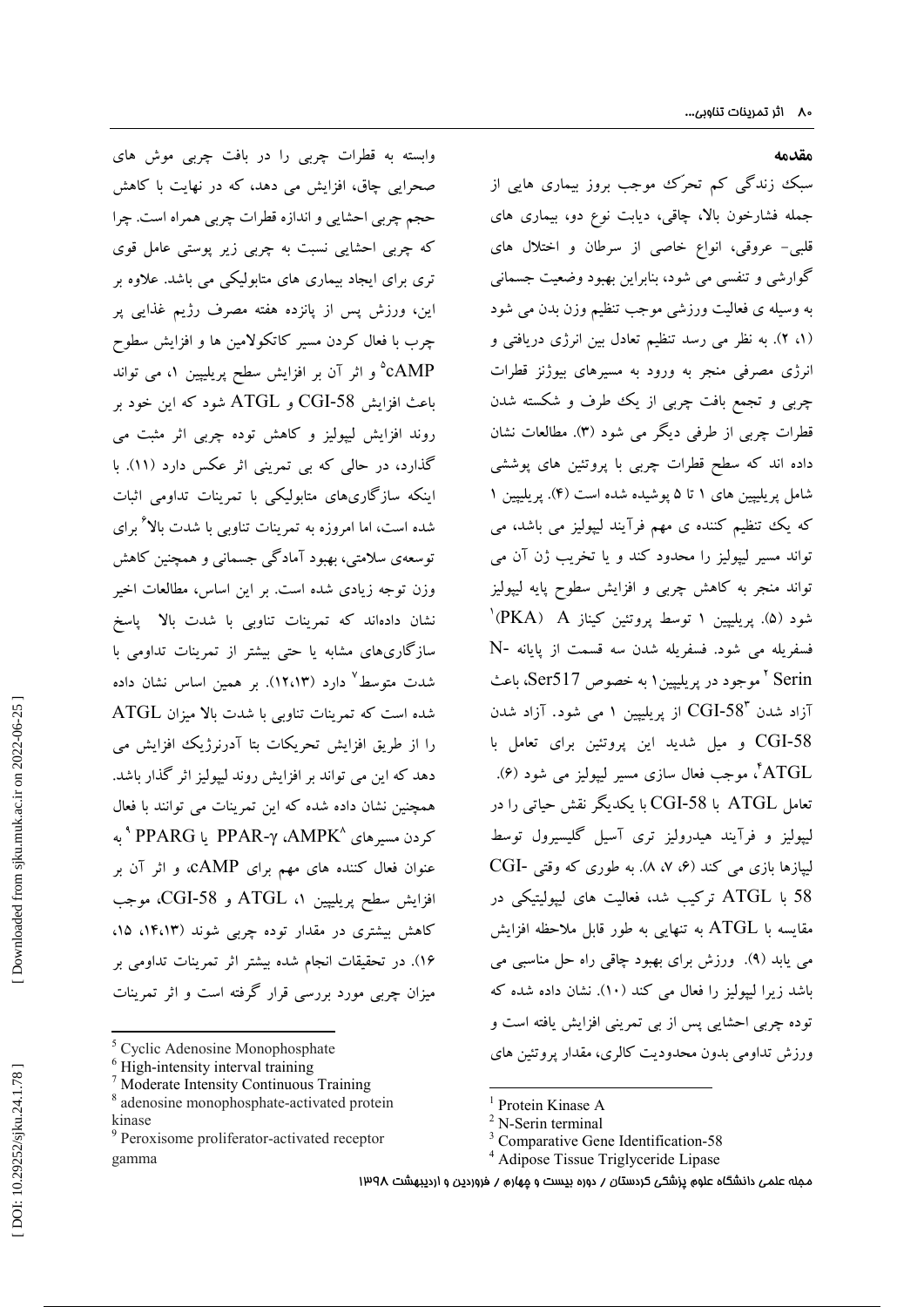تصادفی به ۳ گروه (هر گروه ۸ سر)، کنترل رژیم غذایی پر چرب، تمرین تداومی با شدت متوسط و تمرین تناوبی با شدت بالا تقسیم شده و در ادامه رژیم غذایی استاندارد را مصرف کردند. رژیم غذایی استاندارد شامل 10 درصد چربی، 70 درصد کربوهیدرات و 20 درصد پروتئین و رژیم غذایی پرچرب شامل 60 درصد چربی، 20 درصد کربوهیدرات و 20 درصد پروتئین بود. رتهاي گروههاي HIIT و MICT به مدت 12 هفته به اجراي پروتکل تمرینی پرداختند. همچنین، گروه کنترل رژیم غذایی پر چرب در طول این 12 هفته هیچ نوع برنامه تمرینی را دریافت نکردند. در نهایت رت های گروه های HIIT، MICT و کنترل رژیم غذایی پر چرب پس از 12 هفته پروتکل هاي تمرین به شکلی که در بالا بیان شد بی هوش شده و نمونه ها نیز به همان شکل ذکر شده در بالا جمع آوري شد. همچنین، وزن بدن رت ها در طول مداخله هر هفته کنترل شد.

## **پروتکلهاي تمرینی**

پس از 10 هفته مصرف رژیم غذایی پرچرب، رتهاي هر دو گروه تمرین HIIT وMICT یک هفته آشنا سازی با دویدن بر روي نوار گردان را قبل از اجراي 12 هفته تمرین ورزشی انجام دادند. پروتکلهاي هم حجم شده HIIT به مدت هم حجم شده بر اساس مسافت دویدن) ) MICT و ۱۲ هفته، هر هفته ۵ جلسه با شیب ۲۵ درجه بر اساس پروتکلهاي تمرینی اصلاحشده توسط هافستاد و همکاران اجرا شد (۱۷). پروتکل HIIT شامل اجرای ۱۰ وهله فعالیت . وقیقهای با شدت معادل ۹۰–۸۵ درصد  $\rm{VO_{2max}}$  و با  $^{\circ}$ دورههای استراحتی فعال ۲ دقیقهای با شدت معادل ۴۵–۵۰ درصد  $\rm VO_{2max}$  بود که بهصورت پیش رونده تا هفته دهم سرعت نوارگردان افزایش یافت و دو هفته پایانی (یازدهم و دوازدهم) سرعت نوارگردان حفظ شد. بر این اساس، سرعت نوارگردان از 17 متر بر دقیقه در هفته اول به 26 متر

تناوبی با شدت بالا بر کاهش وزن و توده چربی از یک طرف و تغییرات پروتئین ها و آنزیم هاي مؤثر از طرف دیگر، کمتر مورد توجه قرار گرفته است لذا در این تحقیق اثر دو نوع تمرین تناوبی با شدت بالا و تمرین تداومی با ، ATGL و شدت متوسط بر محتواي سه پروتئین پریلیپین 1 CGI مرتبط با قطرات چربی در بافت چربی احشایی -58 رت ها نر چاق بررسی و نشان داده شد که تغییرات این پروتئین ها با چاقی و ورزش چگونه می تواند بر فرآیند لیپولیز و کاهش توده چربی احشایی اثر بگذارد.

## **روش و بررسی**

چهل سر رت نر ۶ هفتهای با محدوده وزنی ۲۰±۱۲۰ گرم از مرکز تحقیقات حیوانی انستیتو پاستور (کرج، ایران) خریداری شدند. حیوانات پس از انتقال به دانشکده تربیتبدنی و علوم ورزشی دانشگاه گیلان در قفسهاي 4 نایی تحت شرایط استاندارد (چرخه روشنایی تاریکی ۱۲ ساعت، دمای ۲۵+۲) با دسترسی آزاد به آب و غذا نگهداری شدند. تمامی مداخلات حیوانی مطابق با دستورالعملهاي اخلاقی مؤسسات ملی براي مراقبت و استفاده از حیوانات آزمایشگاهی مورد تائید کمیته اخلاق باکد دانشگاه علوم پزشکی گیلان ( .1397.091REC.GUMS.IR (انجام شد. پس از 2 هفته سازگاري با محیط جدید و تغذیه از رژیم غذایی ٔ ستاندارد، ابتدا رتها در ۲ گروه غذای استاندارد (۸ سر) و رژیم غذایی پرچرب (۳۲ سر) به مدت ۱۰ هفته قرار گرفتند. در پایان مرحله اول (القاء چاقی)، ۸ سر رت از گروه رژیم غذایی استاندارد و ۸ سر رت چاق از گروه رژیم غذایی پرچرب براي بررسی اثر چاقی با استفاده از ترکیب داروی کتامین– زایلازین بیهوش شده و چربی احشایی خارج شد و براي استفاده در ادامه مراحل آنالایز بیوشیمیایی به فریزر دماي منفی 80 درجه سانتیگراد انتقال یافت. در ادامه رتهاي چاق گروه رژیم غذایی پرچرب به طور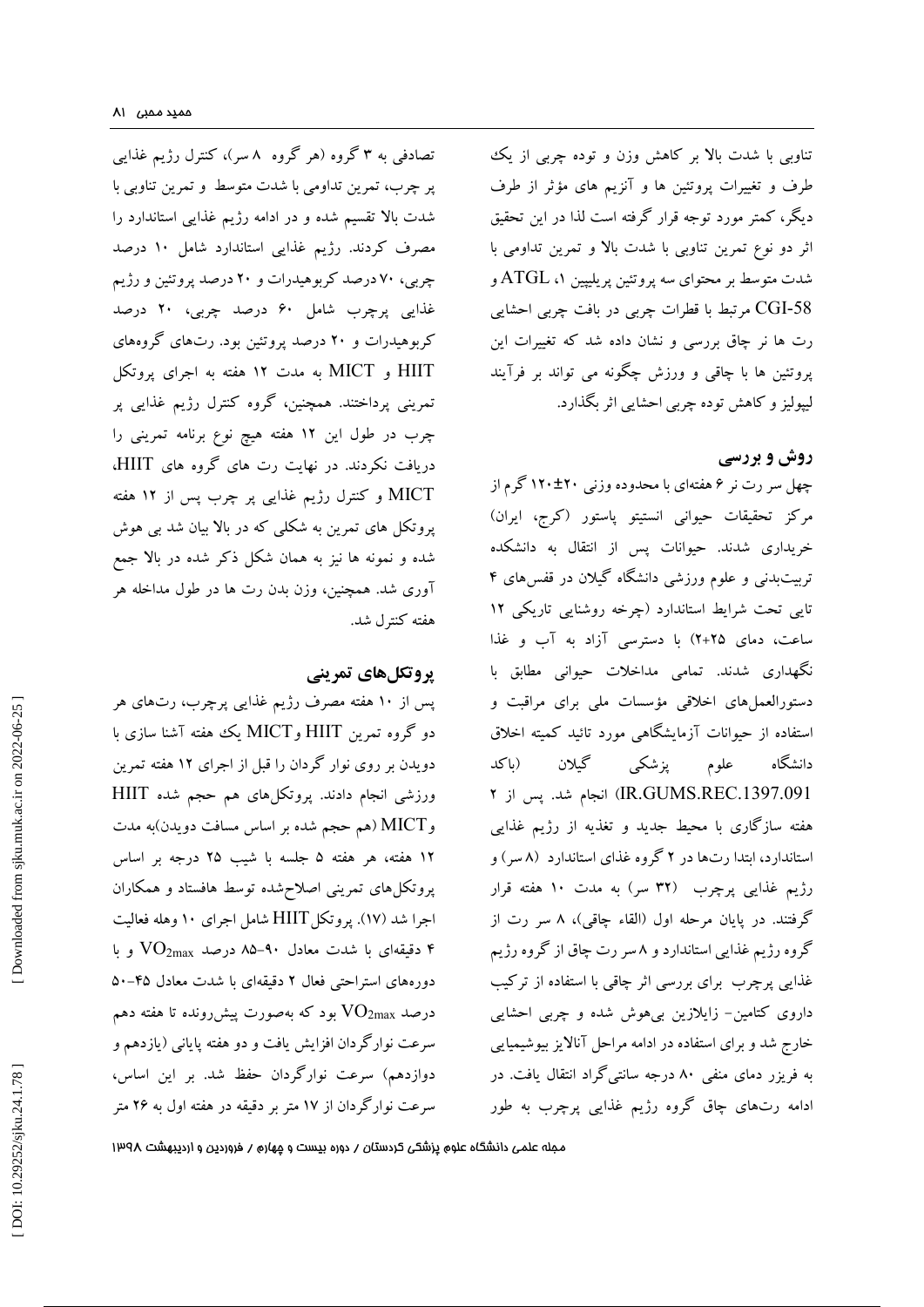بر دقیقه در هفته دهم رسید و دو هفته پایانی این سرعت حفظ شد. پروتکل MICT با شدت معادل ۶۵–۷۰ HIIT بود که مسافت طی شده با پروتکل HIIT همسان شد بهطوريکه سرعت نوارگردان بهصورت پیشرونده تا هفته دهم افزایش یافت و دو هفته پایانی حفظ بر این اساس، سرعت نوارگردان در هفته اول از 12 متر شد. بر دقیقه بود که این سرعت در هفته دهم به 16 متر بر دقیقه رسید و در دو هفته پایانی (یازدهم و دوازدهم) سرعت نوارگردان حفظ شد. همچنین، 10 دقیقه گرم کردن و 5 دقیقه سرد کردن با شدت پایین در ابتدا و انتهاي هر جلسه نمرینی اجرا شد. با توجه به عدم دسترسی به دستگاه تجزیه و تحلیلگر گازهاي تنفسی در این پژوهش، از پروتکل غیر مستقیم فعالیت بر روي نوارگردان با شیب 25 درجه جهت برآورد توان هوازي استفاده شد. بر این اساس، بعد از 10 دقیقه گرم کردن با شدت پایین، آزمون دویدن رتها شروع و سرعت نوارگردان هر ۲ دقیقه یک بار به میزان ۰/۰۳ m/s (۸ m/min/تا ۲) افزایش یافت تا رت ها دیگر قادر به دویدن نباشند. سرعتی که در آن  $\rm{VO_{2max}}$  بهدست میآید ،۱۷) به عنوان سرعت حداکثر تعریف شد (۱۷،  $\rm VO_{2max}$ ۱۸، ۱۹). بنابراین، از  $\rm V\ O_{2max}$  به عنوان معادلی از . . استفاده شد (۱۹). $\rm VO_{2max}$ 

#### **اندازه گیري متغیر هاي بیوشیمیایی**

CGI -58 ،ATGL ، براي اندازه گیري محتواي پریلیپین 1 از روش وسترن بلات استفاده شد. براي استخراج پروتئین- حاوي 0/05 میلی <sup>10</sup> هاي بافت چربی احشایی از بافر RIPA مولار بافر تریس (PH برابر ۸)، ۱۵۰ میلی مولار کلرید سدیم، 0/۰۱ درصد EGTA، یک درصد سدیم دودسیل سولفات (SDS) به اضافه ۰/۱ درصد آنتی پروتئاز کوکتیل (ROCHE(استفاده شد. به این ترتیب که 100 میلی گرم بافت در ۵۰۰ میکرو لیتر بافر حاوی آنتی پروتئاز توسط یک هموژنایزر دستی، هموژن شد و نیم ً ساعت در دمای ۴

درجه سانتی گراد گذاشته شدند و سپس دریک سانتریفوژ<br>یخچال دار ( bo, sw14rfroil) در دور ۱۲۰۰۰ و ۴ درجه سانتیگراد و به مدت 10 دقیقه سانتریفوژ شد. مایع رویی جمع[وریشده و غلظت پروتئین آن با کیت تعیین کننده پروتئین (Bio-Rad ) در طول موج ۵۹۵ نانومتر اندازهگیری شد. درنهایت در دمای ۲۰ درجه زیر صفر فریزر نگهداري شد. سپس هموژن به دست آمده به نسبت 1:1 با نمونه لودینگ بافر شامل: mM50 تریس-کلرید درصد سدیم دو دسیل سولفات، 10 درصد هیدروژن، 2 کلیسرول، ۵ درصد بتا–مرکاپتواتانول و ۰/۰۰۵ درصد برموفنول آبی مخلوط گردید. سپس نمونهها به مدت ۵<br>دقیقه جوشانده شد تا تمام پروتئینها کاملاً دناتوره شوند. پروتئینها با استفاده از الکتروفورز ژل آکریلامید حاوي جدا (SDS -polyacrylamide سدیم دودسیل سولفات ( شده و به غشای نیترو سلولز منتقل شدند. غشا به مدت ۱ ساعت در ۵ درصد باوین سرم آلبومین (BSA) در -Tris درصد 20 Tween 0 / 1 و Buffered Saline (500 : 1 (TBST (مسدود شد و در آنتیبادي اولیه ( نکوبه شد. روز بعد انکوباسیون در آنتیبادي ثانویه به مدت ا درصد TBST انجام شد. ساعت در دماي اتاق در 4 1 پروتئینها با یک واکنش شیمیایی لومینسانس (ECL) و با تجزیه و تحلیل densitometry با نرم افزار J Image اندازهگیری شدند. برای پریلیپین ۱ از آنتی بادی خرگوش با رقت 1:500 از شرکت abcam به شماره کاتالوگ براي ATGL از آنتی بادي موش با رقت ،ab3526 1:500 از شرکت CRUZ SANTA به شماره کاتالوگ CGI از آنتی بادي موش با sc و براي -58 -365278 رقت 1:500 از شرکت CRUZ SANTA به شماره کاتالوگٹ 100468-Sc استفادہ شد.

## **روش هاي آماري**

براي توصیف داده ها از میانگین و انحراف استاندارد استفاده شد. پسازاینکه نرمال بودن دادهها با آزمون شاپیرو

<sup>10</sup> Radio Immuno Precipitation Assay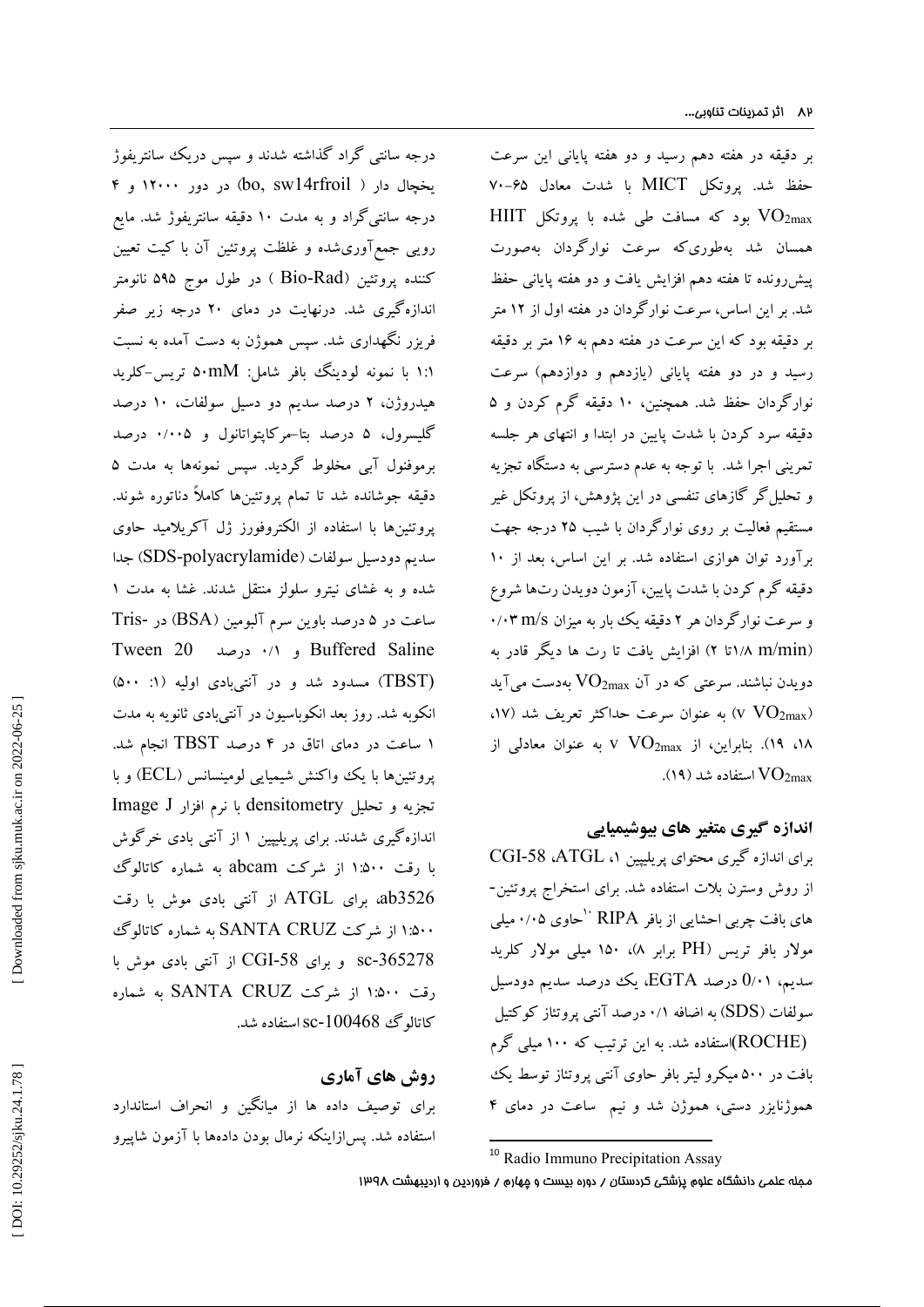نتایج تحلیل دادهها نشان داد که 10 هفته رژیم غذایی پرچرب منجر به افزایش بیشتر وزن بدن نسبت به رژیم غذایی استاندارد شد (P≤۰/۰۵). مقادیر وزن بدن رتها در گروه رژیم غذایی استاندارد از ۱۳/۳۰±۱۳/۳ به 274 و در گروه رژیم غذایی پر چرب از ±12 /80 ۱۹۳/۵۳±۱۸/۴۴ به ۲۶۲/۲۵±۲۱/۱۴ رسید. در انتهای درصد و MICT 6 تحقیق، وزن بدن گروههاي HIIT 5 درصد نسبت به گروه SED+HFD بهطور غیر معنیداري کمتر بود. همچنین تفاوت معنیداری بین گروههای تمرینی HIIT و MICT در انتهای تحقیق وجود نداشت (نمودار<br>۱).

ولیک تأیید شد، جهت تعیین معنیدار بودن تفاوت میانگین بین گروههاي (CGI -58 ،ATGL ، پریلیپین 1 متغیرها ( تحقیق، از آزمونهاي ANOVA و تست تعقیبی LSD ستفاده گردید. همچنین، به منظور مقایسه وزن رتها در انتهاي 10 هفته رژیم غذایی و نیز انتهاي پروتکلهاي تمرینی از آزمون ANCOVA و تست تعقیبی LSD استفاده شد. اطلاعات موردنیاز پس از جمع آوری، توسط نرم افزار آماري SPSS نسخه 20 در سطح معنیداري حداقل ۲٬۰۵≧P مورد تجزیه و تحلیل قرار گرفت.





 کنترل :HFD+SED ( وزن موشهاي صحرایی در گروههاي مختلف. الف) SD: رژیم غذایی استاندارد، HFD: رژیم غذایی پرچرب. ب نمودار 1 : رژیم غذایی پر چرب، MICT: تمرین تداومی با شدت متوسط، HIIT: تمرین تناوبی با شدت بالا

همچنین نشان داده شد 10 هفته رژیم غذایی پرچرب منجر به کاهش معنی دار مقدار پروتئین پریلیپین ۱ نسبت به گروه رژیم غذایی استاندارد شد (۰٫۵–P≦). همچنین هر دو MICT منجر به افزایش معنی دار مقدار پروتکل HIIT و

پروتئین پریلیپین ۱ نسبت به گروه کنترل رژیم غذایی پر چرب شد. با این حال بین گروه های تمرینی تفاوت معنی<br>داری وجود نداشت (نمودار ۲).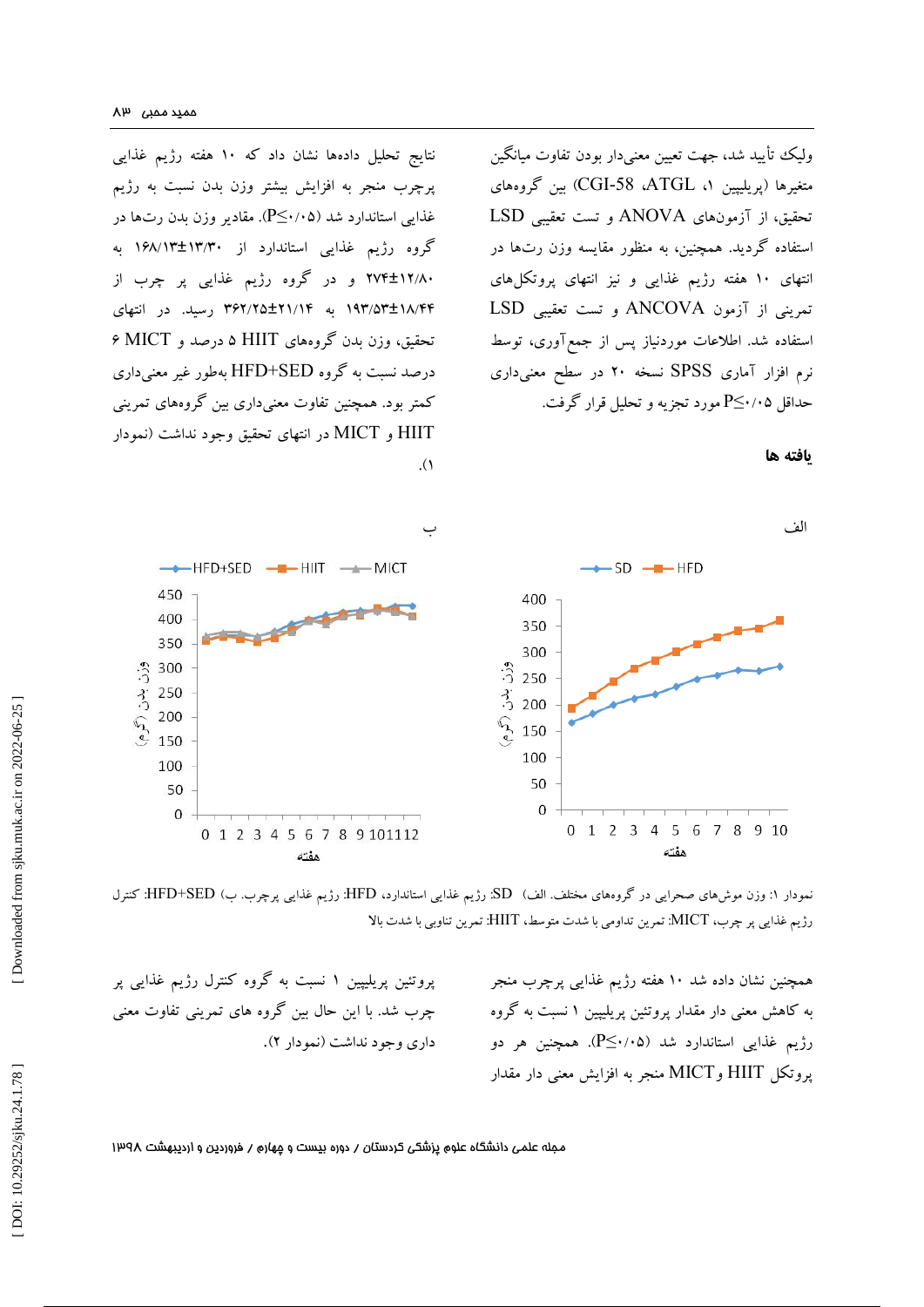

نمودار ۲. مقادیر پروتئین پریلیپین ۱ بافت چربی احشایی در گروه های تحقیق: SD: رژیم غذایی استاندارد، HFD : رژیم غذایی پرچرب، HFD+SED: کنترل رژیم غذایی پر چرب، MICT: تمرین تداومی با شدت متوسط، HIIT: تمرین تناوبی با شدت بالا، (۱۰۵⁄۰≥°\*

مصرف10 هفته رژیم غذایی پرچرب منجر به کاهش معنی دار مقدار پروتئین ATGL نسبت به گروه رژیم غذایی MICT منجر به استاندارد شد. هر دو پروتکل HIIT و افزایش معنی دار مقدار پروتئین ATGL نسبت به گروه

کنترل رژیم غذایی پر چرب شد. علاوه بر این، بین گروه هاي تمرینی تفاوت معنی داري وجود داشت به طوري که مقدار پروتئینی ATGL در گروه HIIT نسبت به گروه .( نمودار 3 MICT به طور معنی داري بیشتر بود ( و



نمودار۳. مقادیر پروتئین ATGL بافت چربی احشایی در گروه های تحقیق: SD : رژیم غذایی استاندارد، HFD : رژیم غذایی پرچرب، HFD+SED:  $^{\ast}$ (PS $\cdot$ /۰۵) کنترل رژیم غذایی پر چرب، MICT: تمرین تداومی با شدت متوسط،  ${\rm HIIT}$ : تمرین تناوبی با شدت بالا،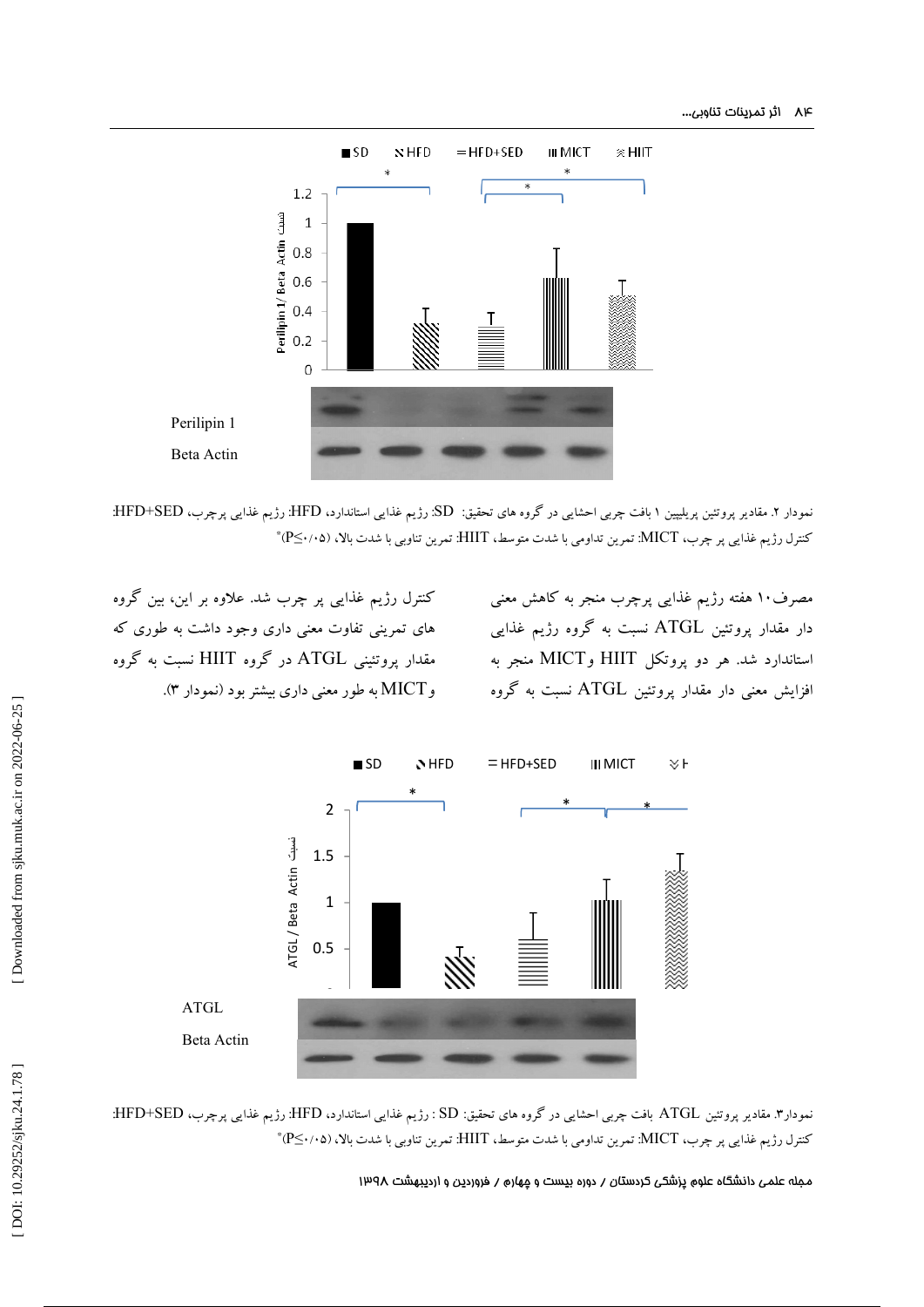کنترل رژیم غذایی پر چرب شد. با این حال، پروتکل MICT منجر به تغیرات معنی دار در مقدار پروتئینی CGI نشد. همچنین بین گروه هاي تمرینی تفاوت -58 معنی داری وجود نداشت (نمودار ۴).

بر اساس نتایج تحلیل داده ها 10 هفته رژیم غذایی پرچرب CGI نسبت منجر به کاهش معنی دار مقدار پروتئین -58 به گروه رژیم غذایی استاندارد شد. پروتکل HIIT منجر به افزایش معنی دار مقدار پروتئین CGI-58 نسبت به گروه



مودار۴. مقادیر پروتئین 58-CGI بافت چربی احشایی در گروه های تحقیق: SD: رژیم غذایی استاندارد، HFD: رژیم غذایی پرچرب. ب) HFD+SED: کنترل رژیم غذایی پر چرب، MICT: تمرین تداومی با شدت متوسط، HIIT: تمرین تناوبی با شدت بالا (۴۷۰/۰۵)

**بحث**

رژیم غذایی و فعالیت بدنی برای بهبود چاقی و پیشگیری از بیماری های مزمن با یکدیگر مرتبط هستند (۲۰). یافته های . این تحقیق نشان داد که رژیم غذایی پر چرب باعث افزایش بافت چربی و افزایش وزن می شود. در این تحقیق نشان داده شد که چاقی ناشی از رژیم غذایی پرچرب منجر به کاهش قابل توجه محتوای پروتئین پریلیپین ۱ در گروه چاق ا نسبت به گروه غیر چاق می شود. بنابراین، احتمالا کاهش میزان پریلیپین ۱ در هنگام چاقی می تواند باعث مهار مسیرهاي لیپولیز از یک طرف و بزرگتر شدن بافت چربی، از طرف دیگر شود. در تحقیقات مختلف نشان داده شده که پریلیپین ۱ که به عنوان یک پپروتئین تنظیمی برای لیپولیز

قطرات چربی، تنظیم کننده لیپوژنز می باشد (۲۱، ۲۲) و از هیدرولیز تري آسیل گلیسیرول محافظت می کند و ذخایر آن را کنترل می کند (۲۳، ۲۴). همین طور نشان داده شد .(11 که مقدار این پروتئین در زمان چاقی کاهش می یابد ( علاوه بر این بر اساس یافته هاي این پژوهش چاقی ناشی از ي رژیم غذایی پرچرب منجر به کاهش قابل توجه محتوا پروتئین های ATGL و CGI-58 شد. ATGL نقش بسیار مهمی در تجزیه قطرات چربی دارد و مقدار زیاد آن<br>موجب کاهش اندازه ی قطرات چربی می شود (۹). تحقیقات نشان داده اند که مهار ATGL باعث افزایش قابل ملاحظه اي در میانگین اندازه قطرات چربی می . در آدیپوسیت هاي نابالغ در کشت سلولی نشان ( 9 شود(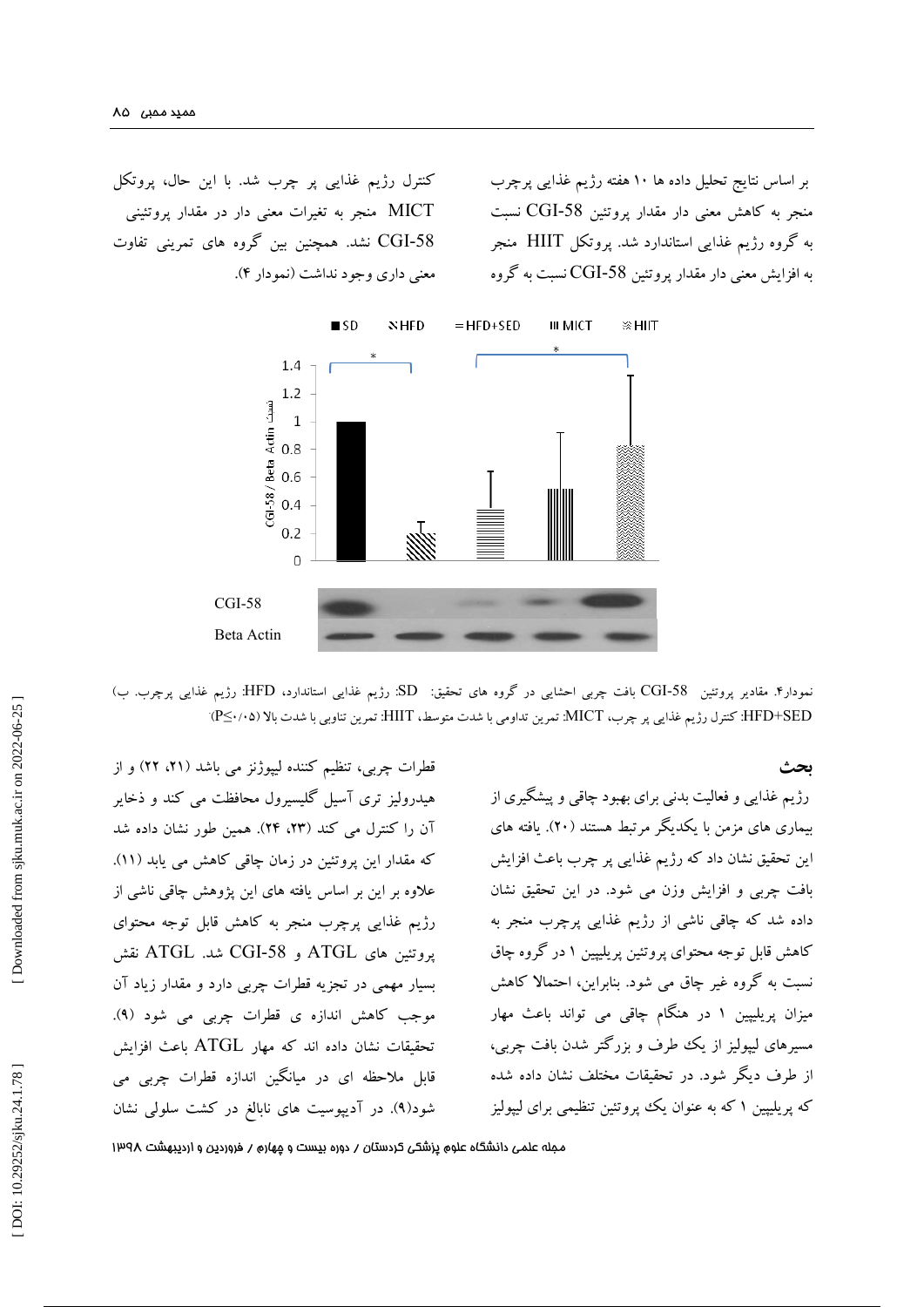تمرینی وجود نداشت، اما پروتکل HIIT توانست محتواي ATGL به طور معنا داري نسبت به پروتکل MICT افزایش دهد. با این حال دوازده هفته پروتکل HIIT افزایش معنا داری در محتوای CGI-58 نسبت به گروه کنترل رژیم غذایی پر چرب ایجاد کرد اما دوازده هفته CGI پروتکل MICT تغییرات معنا داري در محتواي -58 ایجاد نکرد. کاتکولامین ها لیپولیز بافت چربی را به وسیله فعالیت آدنیلات سیکلاز و در نتیجه فعالیت cAMP افزایش می دهند، که هم زمان باعث فسفریله شدن پریلیپین می شود. فسفوریلاسیون PKA روي پایانه سرین روي 1 پریلیپین باعث ترشح پروتئین CGI-58 از قطرات چربی می شود که این فعالیت  $\rm ATGL$  را افزایش می دهد. نتیجه این اتفاق افزایش فرآیند لیپولیز می باشد (۲۸). در حمایت . از این تحقیق جویانگ و همکارانش (۱۱) نشان دادند و ATGL را تمرینات استقامتی می تواند میزان پریلیپین 1 افزایش دهد بر خلاف رژیم غذایی پر چرب که میزان این دو پروتئین را کاهش می دهد. اما بر خلاف تحقیق ذکر شده که نشان داد تمرینات استقامتی می تواند باعث افزایش محتوای CGI-58 شود، یافته های این پژوهش نشان داد که تنها پروتکل HIIT توانست تغییرات معناداري در محتوای CGI-58 ایجاد کند و با اینکه پروتکل MICT تغییراتی در محتوای CGI-58 نسبت به گروه کنترل رژیم غذایی پر چرب ایجاد کرد اما این تغییرات معنادار نبودند. به علاوه تحقیق دیگري نشان داد که این پروتئین حتی می تواند در گروه هایی با رژیم غذایی پر چرب و گروه هاي تمرینی نیز کاهش پیدا کند (۲۹). نتایج تحقیق حاضر نشان داد که میان دو پروتکل تمرینی HIIT و MICT بر محتوای پریلیپین ۱ تفاوت معناداری وجود ندارد. از آنجایی که تحقیقات انجام شده در زمینه متابولیسم بافت چربی به مدت هشت هفته تمرین استقامتی روی تردمیل (۱۱) و هشت هفته شنای استقامتی (۲۹) و شش هفته تمرین استقامتی روی تردمیل (۳۰) انجام شده و تحقیقی در زمینه مقایسه این دو پروتکل تمرینی یافت نشد این احتمال وجود

، فعالیت ATGL داده شده که در صورت حذف پریلیپین 1 می تواند محدود شود و در غیاب این پروتئین درسطح 25). ATGL و قطرات چربی، لیپولیز افزایش می یابد ( نعامل آن با CGI-58 در تجزیه تری گلیسیرید بوسیله شکافتن محل اتصال قطرات چربی، مسیر لیپولیز بافت چربی CGI تحقیقات نشان داده اند مهار - (26 را کنترل می کند ( . 58 در بافت چربی می تواند تجمع قطرات چربی را افزایش دهد که این می تواند باعث تولید بیشتر قطرات چربی شود(۲۵). پریلیپین ۱، ATGL و با CGI-58 پروتئین . هاي مرتبط با قطرات چربی می باشند و نحوه ارتباط آنها با بکدیگر نقش مهمی در تنظیم تجمع و استفاده از چربی ها CGI فعالیت -58 و ایفا می کند. در سطوح پایه، پریلپیین 1 ATGL را محدود می کنند، که این باعث سرکوب تجزیه تري آسیل گلیسیرول بافت چربی به دي آسیل گلیسیرول می شود (۱۱). بنابراین با توجه به نتایج تحقیق حاضر این . در اثر چاقی احتمال می رود که کاهش محتواي پریلیپین 1 در ابتدا می تواند بر کاهش محتوای CGI-58 اثر بگذارد، CGI باعث ترشح -58 چرا که فسفوریله شدن پریلیپین 1 ، بنابراین کاهش (10 و شروع فعالیت ATGL می شود ( در زمان چاقی می تواند عاملی باشد براي پریلیپین 1 CGI و ATGL. از طرفی در غیاب کاهش -58 نحریکات هورمونی (حالت پایه)، عملکرد پریلیپین ۱ را در چربی هاي ذخیره شده محدود می کند، در نتیجه میزان ذخیره سازي چربی پایین لیپولیز پایه حفظ می شود و فزایش می یابد (۲۸)، بنابراین شاید بتوان چنین نتیجه گرفت که کاهش پریلیپین ۱ در اثر چاقی ناشی از کاهش نحریکات هورمونی و پروتئین کیناز  $\rm A$  باشد که به دنبال آن کاهش CGI-58 و ATGL را به همراه دارد.

ورزش به عنوان یک عامل پیشگیري براي چاقی است؛ زیرا لیپولیز را فعال می کند. نتایج تحقیق حاضرنشان داد که دوازده هفته پروتکل HIIT و MICT منجر به افزایش محتوای پروتئین های پریلیپین ۱ و  ${\rm ATGL}$  شد. همچنین نفاوت معنا داری در محتوای پریلیپین ۱ میان این دو گروه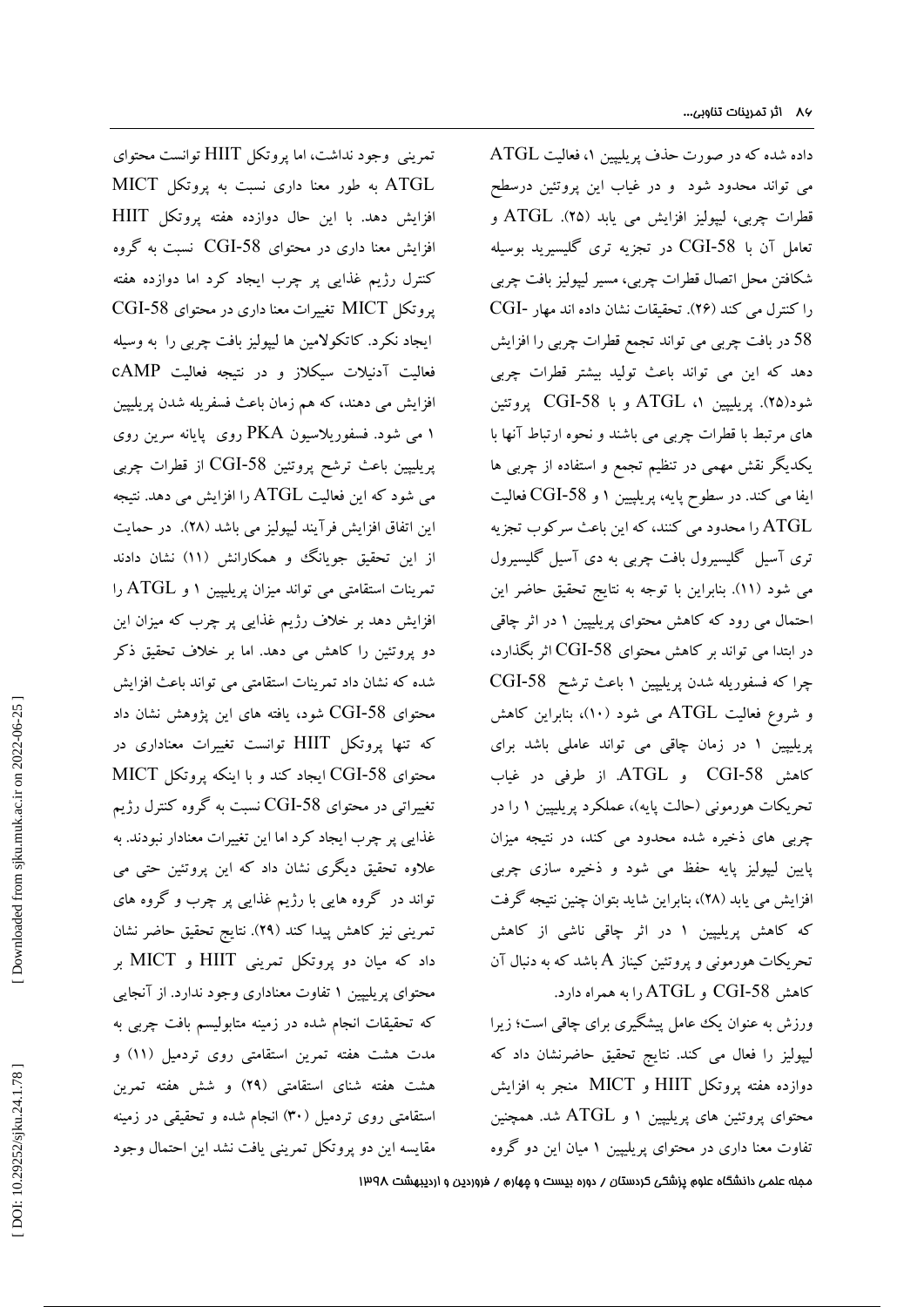دارد که دلیل عدم معنا داري این دو پروتکل تمرینی مدت زمان (دوازده هفته) انتخاب شده بر محتوای پریلیپین باشد، چرا که در این مدت زمان امکان بروز اثرات مشابه بر محتواي پریلیپین در پروتکل MICT با محتواي این پروتئین در پروتکل HIIT وجود دارد. از طرف دیگر چون در تحقیقات مختلف تغییرات فاکتورهاي مرتبط با این تحقیق بین ۶ تا ۱۰ هفته نخست تمرین گزارش شده لذا در این تحقیق بر آن شدیم که از مدت زمانی استفاده شود که تحقیقات کمتري در آن انجام شده است. به علاوه همانطور که نشان داده شد هر دو پروتکل HIIT و MICT منجر به افزایش معناداري در محتواي ATGL نسبت به گروه کنترل رژیم غذایی پر چرب شدند اما پروتکل HIIT نسبت به MICT اثر بیشتري روي محتواي این پروتئین داشت. همین طور پروتکل HIIT باعث افزایش بیشتري در محتوای پروتئین CGI-58 نسبت به گروه کنترل رژیم غذایی پر چرب شد. این نتایج نشان می دهند پروتکل HIIT می تواند اثرات بیشتري بر محتواي ATGL و CGI بگذارد و می تواند به لحاظ وقت مقرون به -58 صرفه تر باشد چرا که با مدت زمان کمتر در یک جلسه

تمرینی می تواند اثرات بهتر و حتی مشابه (با در نظر گرفتن مقایسه آنها بر محتوای پریلیپین ۱) را داشته باشد.

## **نتیجه گیري**

در نهایت این تحقیق نشان داد با اینکه پروتکل HIIT و ، MICT هر دو می توانند محتواي پروتئین هاي پریلیپین 1 ATGL و CGI-58 که با چاقی کاهش پیدا کرده بود را افزایش دهند و منجر به تسریع فرآیند لیپولیز و کاهش میزان چربی در بافت چربی احشایی شوند، اما پروتکل HIIT اثر بیشتري بر روي محتواي این پروتئین هاي کلیدي فرآیند لیپولیز داشت.

## **تشکر و قدردانی**

این مقاله از طرح رساله دکتري تخصصی پردیس دانشگاهی دانشگاه گیلان مستخرج شده است. بدینوسیله مراتب تشکر و قدردانی از مؤسسه پاتولوژي سارا و سرکار خانم دکتر پوران کریمی و همین طور مؤسسه سرم سازی<br>رازی و کلیه همکاران اعلام میگردد.

#### **References**

- 1 . Kessler HS, Sisson SB, Short KR. The potential for high -intensity interval training to reduce cardiometabolic disease risk. Sports Med 2012; 42: 489 -509.
- 2 . Gong J, Sun Z, Li P. CIDE proteins and metabolic disorders. Curr Opin Lipidol 2009; 20:121 6.
- 3 . Beller M, Thiel K, Thul P J, Jä ckle H. Lipid droplets: a dynamic organelle moves into focus. FEBS Lett 2010; 584, 2176 -82 .
- 4 . Wilfling F , Wang H , Haas JT , Krahmer N , Gould TJ , Uchida A, et al. Triacylglycerol synthesis enzymes mediate lipid droplet growth by relocalizing from the ER to lipid droplets. Dev Cell 2013; 24:384 –99.
- 5 . Miyoshi H, Sandra C, Endo M, Sawada T, James W, Shimizu C, et al. Perilipin overexpression in mice protects against diet -induced obesity. J Lipid Res 2010;51:975 –82.
- 6 . Sahu Osen A, Montero Moran G, Schittmayer M, Fritz K, Dinh A, Chang Y, et al. CGI 58/ABHD5 is phosphorylated on Ser239 by protein kinase A: control of subcellular localization. J Lipid Res 2015;56:109 -21.
- 7 . Yang X, Heckmann B, Zhang X, Cynthia M, Liu J. Distinct mechanisms regulate ATGL mediated adipocyte lipolysis by lipid droplet coat proteins. Mol Endocrinol 2013;27:116 –26.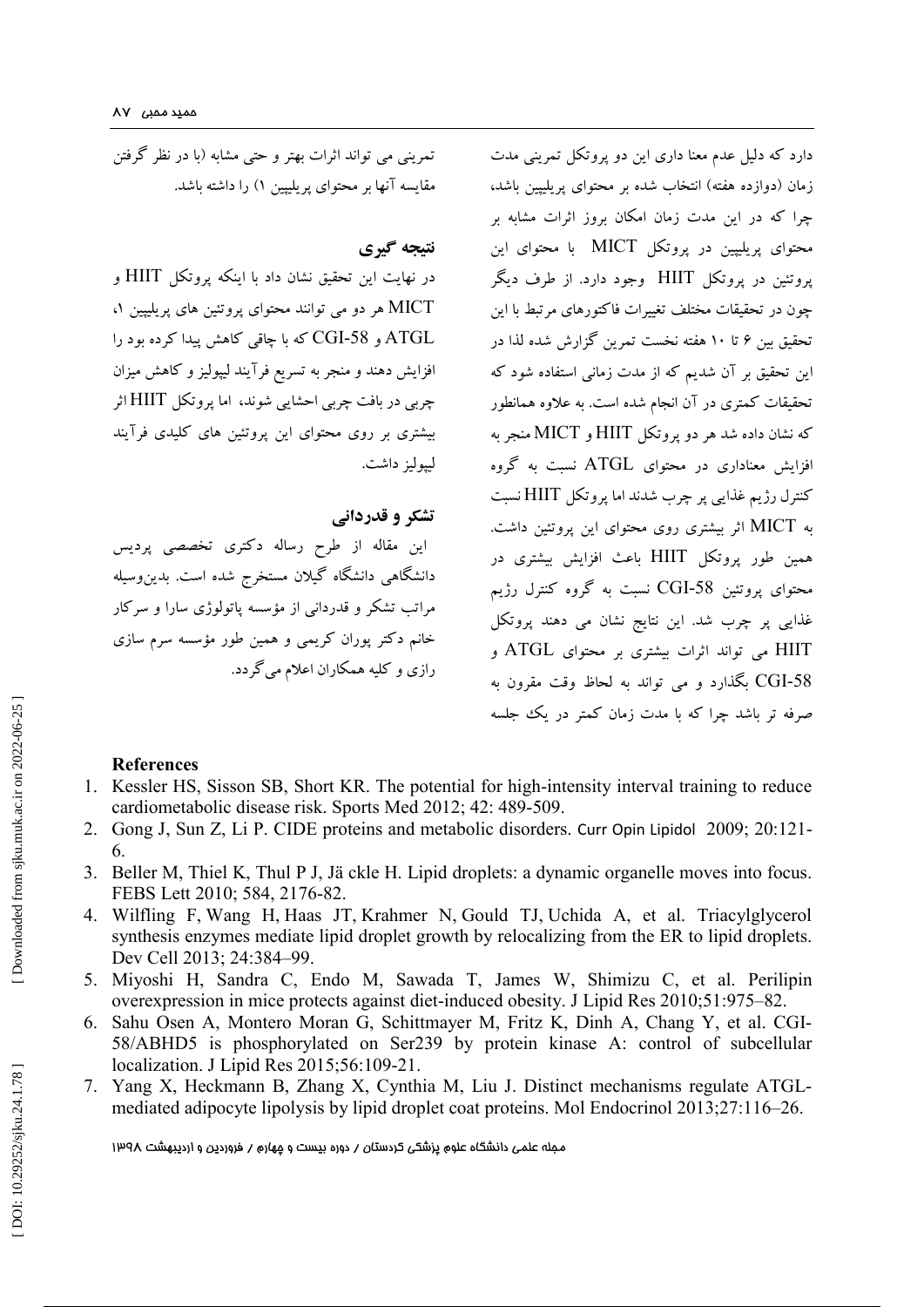- 8 . Sun Z, Gong J, Wu H, Xu W, Wu L, Gao J, et al . Perilipin1 promotes unilocular lipid droplet formation through the activation of Fsp27 in adipocytes. Nat Commun 2013;4:1594 .
- 9 . Smirnova E, Goldberg EB, Makarova KS, Lin L, Brown WJ, Jackson CL. ATGL has a key role in lipid droplet/adiposome degradation in mammalian cells. EMBO Rep 2006;7:106 –13.
- 10 . Kang S, Kim KB, Shin K. Exercise training improves leptin sensitivity in peripheral tissue of obese rats. Biochem Biophys Res Commun 2013;435:454 – 9.
- 11 . Bae JY , Woo J , Roh HT , Lee YH , Ko K , Kang S , Shin KO . The effects of detraining and training on adipose tissue lipid droplet in obese mice after chronic high -fat diet. Lipids Health Dis 2017;16:13.
- 12 . Burgomaster KA , Howarth KR , Phillips SM , Rakobowchuk M , Macdonald M J , McGee SL , Gibala MJ . Similar metabolic adaptations during exercise after low volume sprint interval and traditional endurance training in humans. J Physiol 2008;586:151 -60.
- 13 . Gibala MJ ,McGee SL. Metabolic adaptations to short -term high -intensity interval training: a little pain for a lot of gain?. Exerc Sport Sci Rev 2008; 36:58-63.
- 14 . DiPietro L, Dziura J, Yeckel CW, Neufer PD. Exercise and improved insulin sensitivity in older women: evidence of the enduring benefits of higher intensity training. J Appl Physiol 2006;100:142e9.
- 15 . Van Aggel -Leijssen DP, Saris WH, Homan M, Van Baak MA. The effect of exercise training on beta -adrenergic stimulation of fat metabolism in obese men. Int J Obes Relat Metab Disord 2001;25:16e23.
- 16 . Ogasawara J , Sakurai T , Kizaki T , Ishibashi Y , Izawa T , Sumitani Y , et al. Higher levels of ATGL are associated with exerciseinduced enhancement of lipolysis in rat epididymal adipocytes. PLoS One 2012;7 : e40876 .
- 17. Hafstad AD, Lund J, Hadler-Olsen E, Höper AC, Larsen TS, Aasum E. High-and moderateintensity training normalizes ventricular function and mechanoenergetics in mice with diet induced obesity. Diabetes. 2013;62:2287 -94.
- 18 . Hafstad AD, Boardman NT, Lund J, Hagve M, Khalid AM, Wisløff U, et al. High intensity interval training alters substrate utilization and reduces oxygen consumption in the heart. J Appl Physiol 2011;111:1235 -41 .
- 19 . Hoydal M, Wisloff U, Kemi O, Ellindsen O. Running speed and maximal oxygen uptake in rats and mice: practical omplications for exercise training. Eur J Cardiovasc Prev Rehabil 2007;14:753 -60.
- 20 . You T, Wang X, Yang R, Mary F, Gongc D, Nicklas B, et al. Effect of exercise training intensity on adipose tissue hormone sensitive lipase gene expression in obese women under weight loss . J Physiol 2001; 536: 871 –7.
- 21 . Brasaemle DL , Wolins NE. Packaging of fat: an evolving model of lipid droplet assembly and expansion. J Biol Chem 2012; 287 : 2273 -79.
- 22 . Yang H, Galea A, Sytnyk V, Crossley M. Controlling the size of lipid droplets: lipid and protein factors. Curr Opin Cell Biol 2012;24:509 -16.
- 23 . Nicolaidou K, Isoldi K, Ramer N, Sarcona A. The Role of Perilipins in the Development of Obesity and Obesity-Related Disease. Top Clin Nutr 2016;31:248-56.
- 24 . Wang Y, Sullivan S, Trujillo M, Lee M, Schneider H, Brolin R, et al. Perilipin Expression in Human Adipose Tissues: Effects of Severe Obesity, Gender, and Depot. Obes Res 2003;11:930 -6.
- 25 . Paar M, Ju¨ngst C, Steiner NA, Magnes C, Sinner F, Kolb D, et al. Remodeling of lipid droplets during lipolysis and growth in adipocytes. J Biol Chem 2012;287:11164 -73.